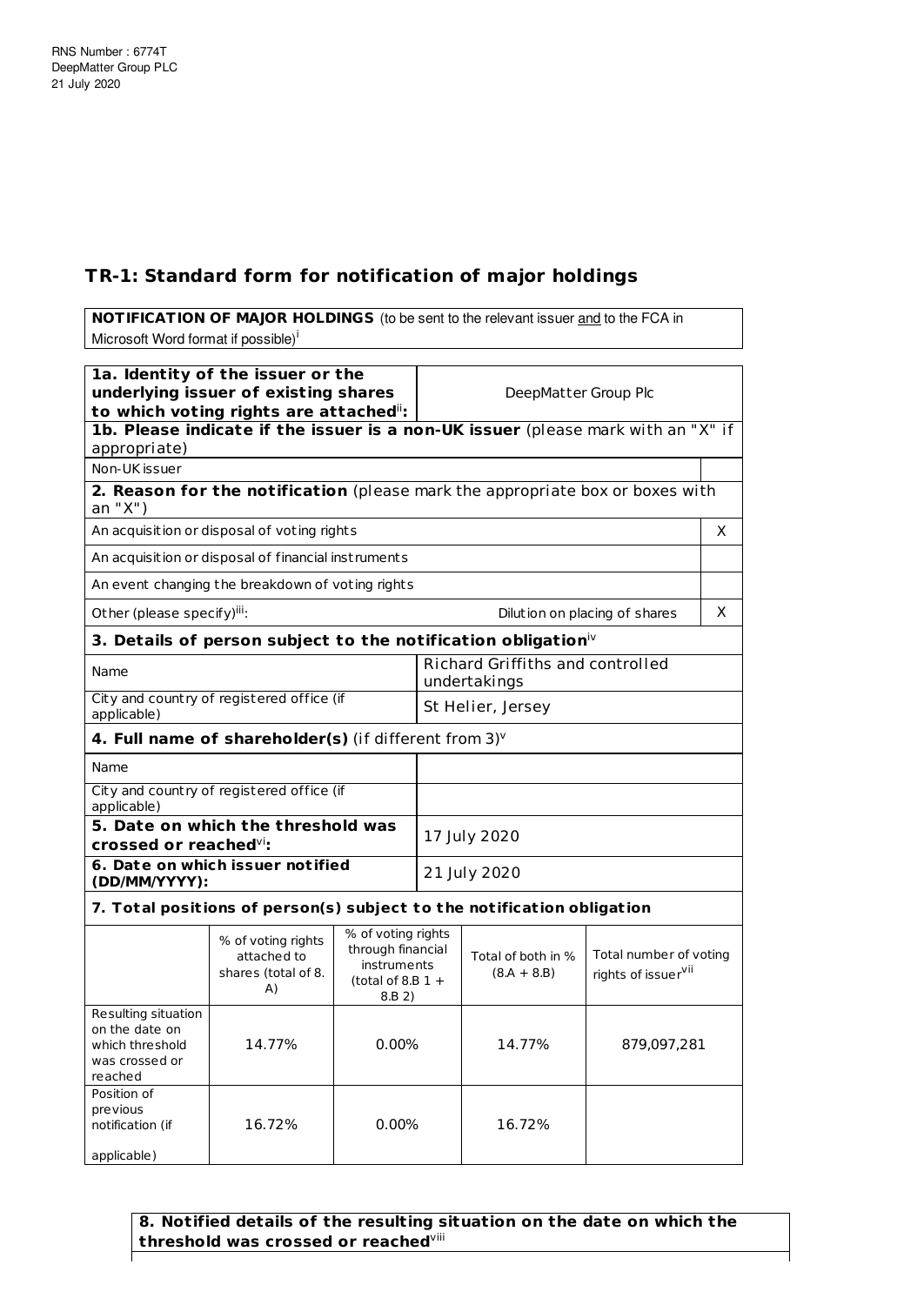## **A: Vot ing rights at tached to shares**

| Class/type of              |                                                 | Number of voting rights <sup>ix</sup>              | % of voting rights                              |                                                    |  |
|----------------------------|-------------------------------------------------|----------------------------------------------------|-------------------------------------------------|----------------------------------------------------|--|
| shares                     | <b>Direct</b>                                   | <b>Indirect</b>                                    | <b>Direct</b>                                   | <b>Indirect</b>                                    |  |
| ISIN code (if<br>possible) | (Art 9 of Directive<br>2004/109/EC)<br>(DTR5.1) | (Art 10 of Directive<br>2004/109/EC)<br>(DTR5.2.1) | (Art 9 of Directive<br>2004/109/EC)<br>(DTR5.1) | (Art 10 of Directive<br>2004/109/EC)<br>(DTR5.2.1) |  |
| Ordinary                   | 129.848.778                                     | $0.00\%$                                           | 14.77%                                          | $0.00\%$                                           |  |
| GB00B29YYY86               |                                                 |                                                    |                                                 |                                                    |  |
|                            |                                                 |                                                    |                                                 |                                                    |  |
| <b>SUBT OT AL 8. A</b>     |                                                 | 129.848.778                                        |                                                 | 14.77%                                             |  |

| B 1: Financial Instruments according to Art. 13(1)(a) of Directive 2004/109/EC<br>(DTR5.3.1.1(a)) |                                             |                                               |                                                                                                           |                       |
|---------------------------------------------------------------------------------------------------|---------------------------------------------|-----------------------------------------------|-----------------------------------------------------------------------------------------------------------|-----------------------|
| Type of<br>financial<br><i>instrument</i>                                                         | <b>Expiration</b><br>$\mathbf{date}^\times$ | Exercise/<br>Conversion<br>Period $^{\chi i}$ | <b>Number of voting</b><br>rights that may be<br>acquired if the<br>instrument is<br>exercised/converted. | % of voting<br>rights |
|                                                                                                   |                                             |                                               |                                                                                                           |                       |
|                                                                                                   |                                             |                                               |                                                                                                           |                       |
|                                                                                                   |                                             |                                               |                                                                                                           |                       |
|                                                                                                   |                                             | <b>SUBTOTAL 8. B 1</b>                        |                                                                                                           |                       |

| B 2: Financial Instruments with similar economic effect according to Art. 13(1)<br>(b) of Directive 2004/109/EC (DTR5.3.1.1 (b)) |                                    |                                                 |                                                         |                            |                       |
|----------------------------------------------------------------------------------------------------------------------------------|------------------------------------|-------------------------------------------------|---------------------------------------------------------|----------------------------|-----------------------|
| Type of<br>financial<br><b>instrument</b>                                                                                        | <b>Expiration</b><br>$date^{\chi}$ | Exercise/<br>Conversion<br>Period <sup>XI</sup> | <b>Physical or</b><br>cash<br>settlement <sup>xii</sup> | Number of<br>voting rights | % of voting<br>rights |
|                                                                                                                                  |                                    |                                                 |                                                         |                            |                       |
|                                                                                                                                  |                                    |                                                 |                                                         |                            |                       |
|                                                                                                                                  |                                    |                                                 |                                                         |                            |                       |
|                                                                                                                                  |                                    |                                                 | <b>SUBT OT AL</b><br>8.B.2                              |                            |                       |

| 9. Information in relation to the person subject to the notification<br><b>obligation</b> (please mark the                                                                                                                                                       |                                                                                           |                                                                                                                  |                                                                                          |  |
|------------------------------------------------------------------------------------------------------------------------------------------------------------------------------------------------------------------------------------------------------------------|-------------------------------------------------------------------------------------------|------------------------------------------------------------------------------------------------------------------|------------------------------------------------------------------------------------------|--|
| applicable box with an "X")                                                                                                                                                                                                                                      |                                                                                           |                                                                                                                  |                                                                                          |  |
| Person subject to the notification obligation is not controlled by any natural person or legal entity<br>and does not control any other undertaking(s) holding directly or indirectly an interest in the<br>(underlying) issuer <sup>XIII</sup>                  |                                                                                           |                                                                                                                  |                                                                                          |  |
| Full chain of controlled undertakings through which the voting rights and/or the<br>financial instruments are effectively held starting with the ultimate controlling natural person or<br>legal entity <sup>XIV</sup> (please add additional rows as necessary) |                                                                                           |                                                                                                                  | X                                                                                        |  |
| Name $XV$                                                                                                                                                                                                                                                        | % of voting<br>rights if it<br>equals or is<br>higher than<br>the notifiable<br>threshold | % of voting<br>rights through<br>financial<br>instruments if<br>it equals or is<br>higher than the<br>notifiable | <b>Total of both if</b><br>it equals or is<br>higher than the<br>notifiable<br>threshold |  |